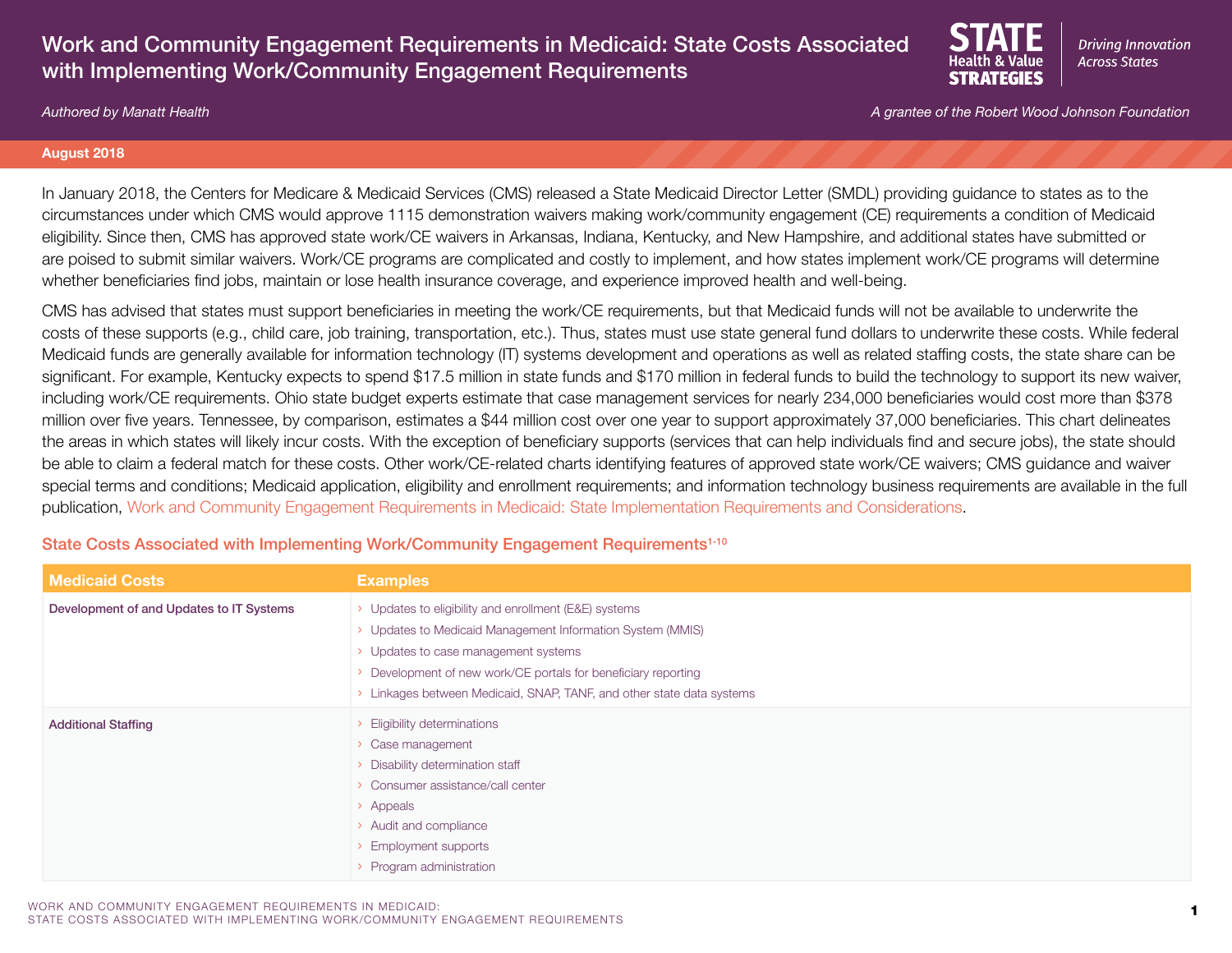| <b>Medicaid Costs</b>             | <b>Examples</b>                                                                                                                                                                                                                                                                                                                                                                                                                                                                                                                                                                                                                                                                                                                                                               |
|-----------------------------------|-------------------------------------------------------------------------------------------------------------------------------------------------------------------------------------------------------------------------------------------------------------------------------------------------------------------------------------------------------------------------------------------------------------------------------------------------------------------------------------------------------------------------------------------------------------------------------------------------------------------------------------------------------------------------------------------------------------------------------------------------------------------------------|
| <b>Other Administrative Costs</b> | Staff training/re-training<br>> Development of new regulations<br>> Development of call center scripts<br>> Development, printing, and mailing of new notices<br>> Office space and IT equipment for new staff<br>> Waiver development, administration, monitoring, and evaluation, including contractor support                                                                                                                                                                                                                                                                                                                                                                                                                                                              |
| <b>Beneficiary Supports</b>       | > Childcare<br>> Employment training<br>> Transportation<br>> Other                                                                                                                                                                                                                                                                                                                                                                                                                                                                                                                                                                                                                                                                                                           |
| <b>Other Costs</b>                | > Additional physician visits by individuals seeking an exemption from work/CE requirements<br>> Loss of enhanced match for individuals who seek a disability determination and move from the expansion group to another eligibility group with a lower<br>match rate<br>Higher capitation payments to plans for individuals who seek a disability determination (to secure permanent exemption from work/CE requirements) and<br>move from the expansion group to a higher cost eligibility group<br>Higher capitation rates resulting from healthier individuals having less of an incentive to comply with work/CE requirements and who are disenrolled,<br>creating a sicker risk pool<br>> Increased uncompensated care costs as a result of individuals losing coverage |

 $\sim$   $\sim$   $\sim$   $\sim$ 

### **KEY**

IT = Information Technology

SNAP = Supplemental Nutrition Assistance Program

TANF = Temporary Assistance for Needy Families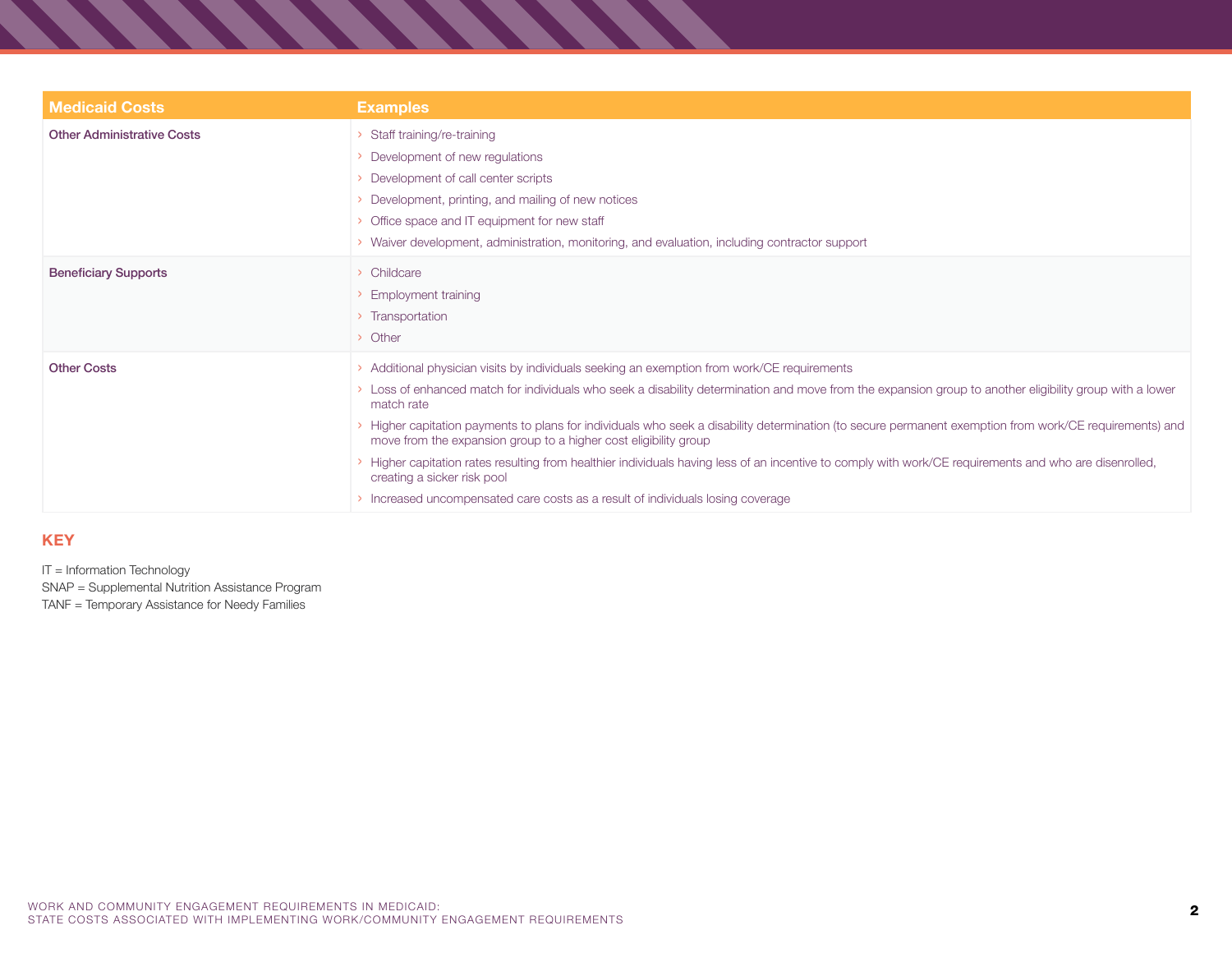Support for this research was provided by the Commonwealth Fund and the Robert Wood Johnson Foundation. The views expressed here do not necessarily reflect the views of either the Fund or the Foundation.

#### ABOUT THE ROBERT WOOD JOHNSON FOUNDATION

For more than 45 years the Robert Wood Johnson Foundation has worked to improve health and health care. We are working alongside others to build a national Culture of Health that provides everyone in America a fair and just opportunity for health and well-being. For more information, visit *[www.rwjf.org](http://www.rwjf.org)*. Follow the Foundation on Twitter at *[www.rwjf.org/twitter](http://www.rwjf.org/twitter)* or on Facebook at *[www.rwjf.org/facebook](http://www.rwjf.org/facebook)*.

## ABOUT STATE HEALTH AND VALUE STRATEGIES—PRINCETON UNIVERSITY WOODROW WILSON SCHOOL OF PUBLIC AND INTERNATIONAL AFFAIRS

State Health and Value Strategies (SHVS) assists states in their efforts to transform health and health care by providing targeted technical assistance to state officials and agencies. The program is a grantee of the Robert Wood Johnson Foundation, led by staff at Princeton University's Woodrow Wilson School of Public and International Affairs. The program connects states with experts and peers to undertake health care transformation initiatives. By engaging state officials, the program provides lessons learned, highlights successful strategies and brings together states with experts in the field. Learn more at *[www.shvs.org](http://www.shvs.org)*.

#### ABOUT MANATT HEALTH

This brief was prepared by Patricia Boozang, Allison Orris, Mindy Lipson, and Deborah Bachrach. Manatt Health integrates legal and consulting expertise to better serve the complex needs of clients across the healthcare system.

Combining legal excellence, first-hand experience in shaping public policy, sophisticated strategy insight, and deep analytic capabilities, we provide uniquely valuable professional services to the full range of health industry players.

Our diverse team of more than 160 attorneys and consultants from Manatt, Phelps & Phillips, LLP and its consulting subsidiary, Manatt Health Strategies, LLC, is passionate about helping our clients advance their business interests, fulfill their missions, and lead health care into the future. For more information, visit *<https://www.manatt.com/Health>*.